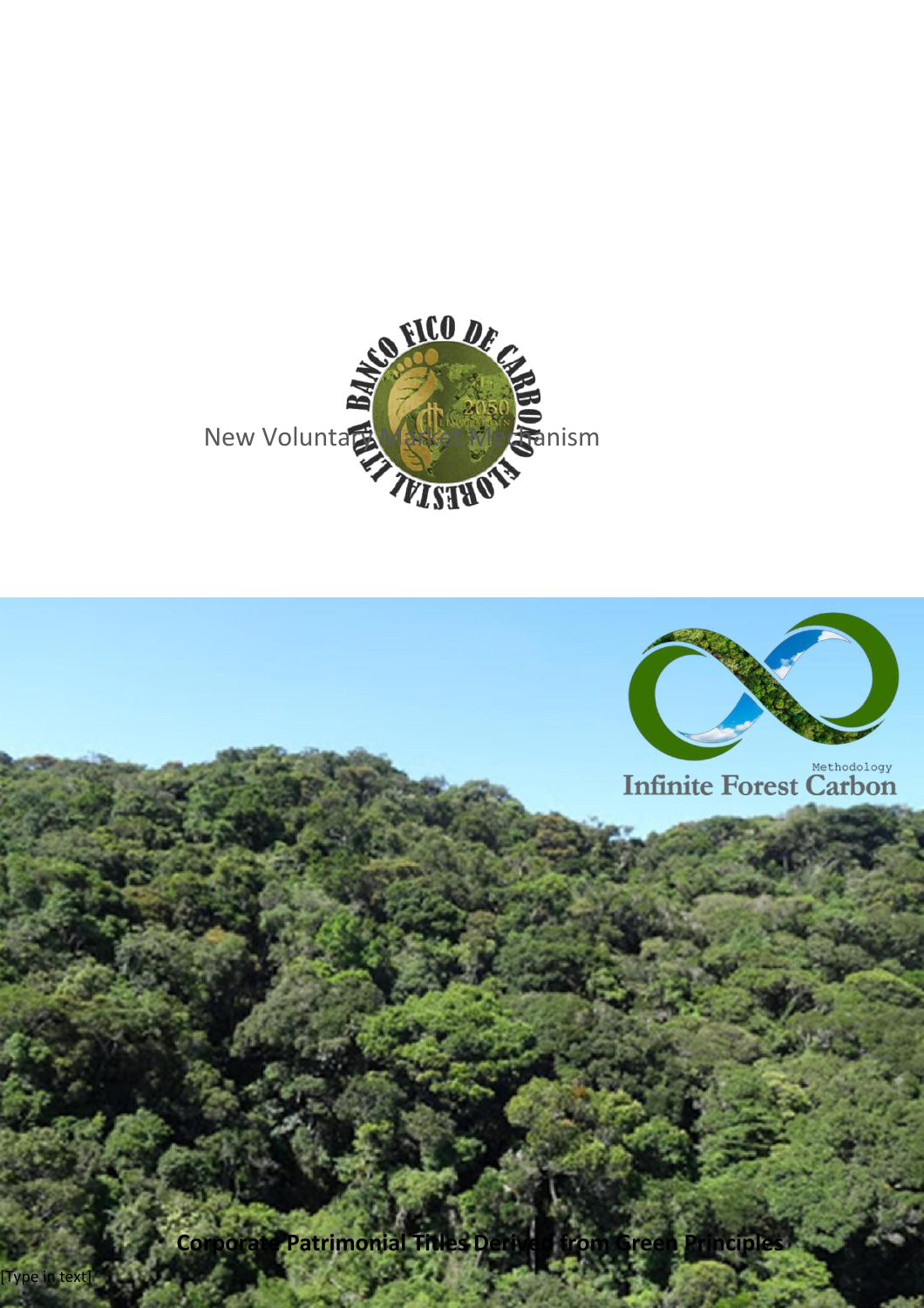SDGs: corporate finance titles according to ecological principles:



The technical-scientific methodology (IFC), naturally covers 100% of the issuance of corporate bonds with green principles, has been studied and developed by the team of FICO Carbon Bank Florestal Ltda, with Brazilian inscription in the Fiscal Register CNPJ / MF: 30.461.740 / 0001-96, and classified in CNAE 02.30-6 -00 / 66.30-4-00, controlled by the company domiciled abroad Foreign Investment Company S/A (FICO) CNPJ: 29.289.880/0001-40, controlled by its parent, Foreign Investment Company S/A (FICO), Public Registry in the Republic of Panama Nº: 1.323.308, with the institutional support of the International Leadership Training Center: CIFAL Argentina-UNITAR/UN and the Embaixada do Clima Institute that is an Observer Member of ICMA - International Capital Market Association, in Brazil.

The IFC Methodology determines a corporate asset value for the Voluntary Carbon Market originating in the Primary Forest, based on the perpetual or temporary exemption (Forest Servitude Regime) calculated within technical, logical and scientific parameters, from 1950, and prospecting until 2050, with the objective of protecting the Ecological Environment through the Preservation of Biodiversity in the Native Forest (primary). The IFC methodology acts as a motivating and incentive factor for the private business sector in the forest segment, as it transforms the corporate environmental impact through land use (destruction of primary forests), in an option for business activity in the forest segment, which produces and maintains a sum of carbon dioxide measurable in tCO2  $\triangle 1$ .

| <b>Atmospheric capture</b><br>GEI's                                                                              | <b>Exploiting</b><br><b>Mercantile Permanente</b>   |                                                                                                                                                                                          |  |
|------------------------------------------------------------------------------------------------------------------|-----------------------------------------------------|------------------------------------------------------------------------------------------------------------------------------------------------------------------------------------------|--|
| <b>REGIME</b><br>OF FOREST SERVITUDE<br>(Primary Forests)                                                        | USE<br><b>SOLO</b><br><b>USE</b><br><b>SUB-SOLO</b> | <b>Commodities</b><br><b>Wood</b><br>Livestock<br><b>Agriculture</b><br><b>Others</b><br><b>Commodities</b><br><b>Various minerals</b><br>Ωi<br><b>Industrial Gases</b><br><b>Others</b> |  |
| <b>Protection of Fauna and Flora Preservation</b><br>of Biodiversity Daily and Accumulated CO2<br><b>Storage</b> | <b>Deforestation</b><br>and Soil Degradation        |                                                                                                                                                                                          |  |

Rationale and the IFC Methodology



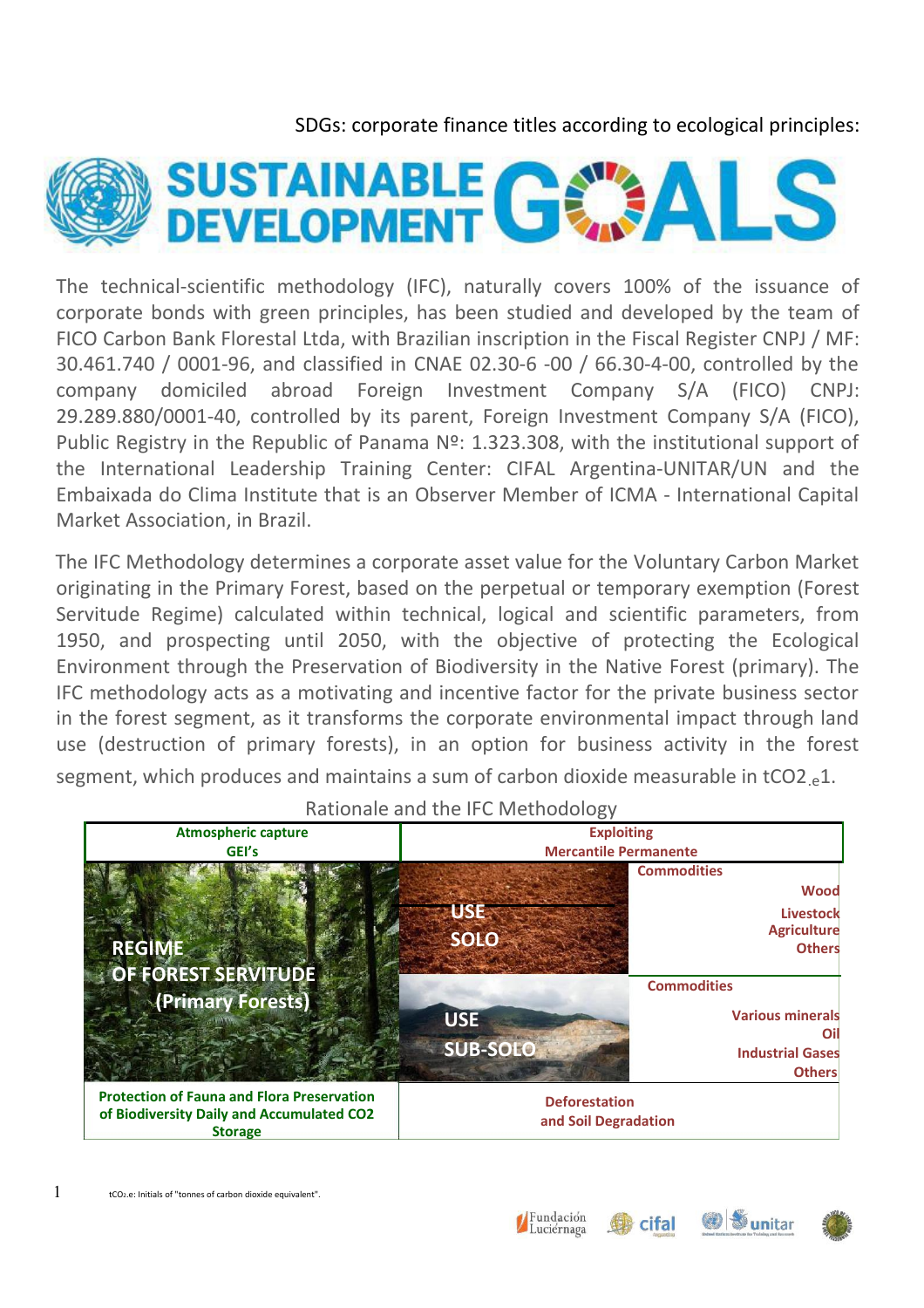The use of the IFC methodology, brings to light the Climate Finance segment an axiomatic and safe test through a retroactive and future comparative spreadsheet, which represents the approximate average revenue that would be obtained if commodity exploration existed in the virgin Primary Forest.

1 - Composition and rationale of the IFC methodology:



Figure 02: New Voluntary Market Mechanism.

2 - Foundation and Ecosystem Origin of Corporate Assets:

| <b>Forest Ecosystem Rating &amp; Environmental Protection and Conservation Service</b> |                                                             |                                                      |                                             |                                            |  |  |  |
|----------------------------------------------------------------------------------------|-------------------------------------------------------------|------------------------------------------------------|---------------------------------------------|--------------------------------------------|--|--|--|
| <b>Water Resources</b>                                                                 | <b>Biodiversity</b>                                         | <b>GHG neutralisation</b>                            | <b>Scenic beauties</b>                      | <b>Natural Sanctuaries</b>                 |  |  |  |
| Sedimentation of rivers<br><b>Pollution of Manatiales</b>                              | <b>Medicinal Plants - Research</b><br>Micro-organic balance | Past & Future Uptake<br>Storage of CO <sub>2.e</sub> | <b>Mountains, Rocks</b><br>Waterfalls, Rios | <b>Endangered animals</b><br>Invertebrates |  |  |  |
| <b>Drinking Water</b>                                                                  | Intangibility of the Biome                                  | Decarbonization of the Planet                        | <b>Ethnic cultures</b>                      | Archaeology                                |  |  |  |

In addition to any permanent stock of CO2, transformed into corporate assets, that is, into a financial asset, this permanent stock of CO2 measured in tCO2.e must be added a proportion of 30%, equivalent to the Opportunity Cost, with reference to other existing assets in that biome, in addition to the assets obtained from carbon dioxide capture and storage shall be the sum of all the Assets arising from tCO2.e Capture, plus the Assets considered Cost of Renounced Opportunities2, this equation shall confer a total volume of carbon credit to be traded on the voluntary carbon market as a life-based Real Financial Asset at a pre-established FIXED price, without market fluctuations in stock exchange shares; contrary to the Kyoto Protocol and the standards of the Chicago3 and/Or other stock exchanges around the world.

3 - USE or NON-USE OF LAND AND SUBSOIL AND TANGIBLE AND INTANGIBLE ASSET VALUES PER OPTION:

| <b>Economic value</b>        |                                |                                 |                               |                         |  |  |
|------------------------------|--------------------------------|---------------------------------|-------------------------------|-------------------------|--|--|
| <b>Value for Direct Use</b>  | <b>Value of Indireto Use</b>   | <b>Option value</b>             | <b>Legacy values</b>          | <b>Stock values</b>     |  |  |
| Food                         | Carbon storage                 | Biodiversity                    | <b>Habitats</b>               | <b>Habitats</b>         |  |  |
| Wood                         | <b>Control of LLuvias</b>      | <b>Preservation of Habitats</b> | Cultural riches               | Specimens in Extinction |  |  |
| <b>Minerals</b>              | <b>Flood Protection</b>        | Deforestation-free              | <b>Endangered species</b>     | Biodiversity            |  |  |
| Tourism - Medicinal products | Maintenance of the water cycle | No Degradation                  | Decarbonization of the Planet | Humanity                |  |  |

It is important to highlight that the fixed price set in this methodology, in addition to the strong support for the global call defined at COP-21 / Paris, involving

 $3\,$  The Chicago Climate Exchange or Chicago Climate Market (CCX) was the only voluntary emissions trading system in North America focused on greenhouse gases from emission sources and abatement *projects in North America and Brazil.*





cifal



<sup>2</sup> *Monetary Opportunity Cost or "opportunity cost" is the alternative cost that is waived when a particular decision is made. This includes the benefits that could have been obtained had the other option been chosen.*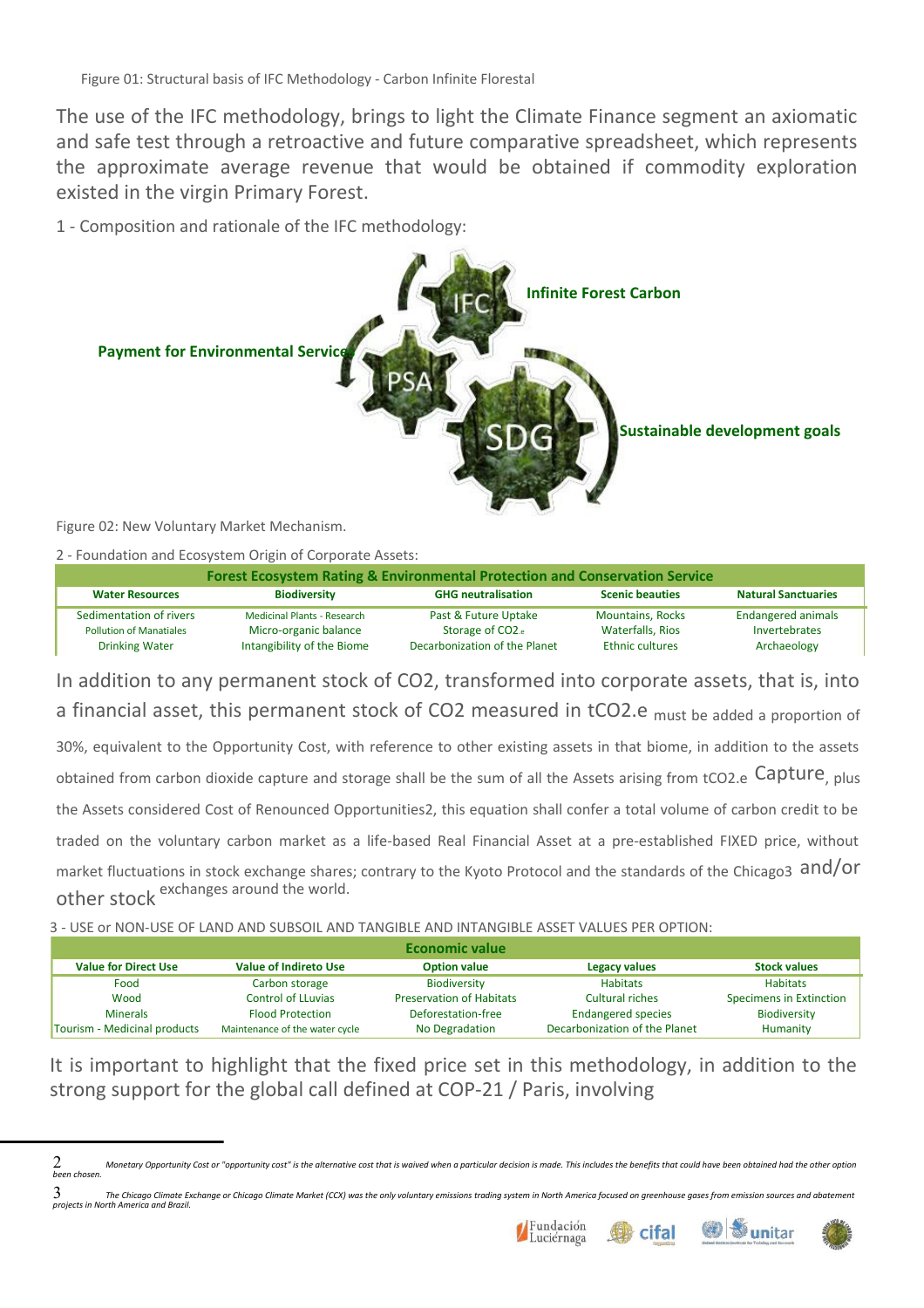the UN 2030-2050 Agenda, which provides for the decarbonisation of the planet, is also a form of development for the voluntary rebate market, through the new 'MDS4<sup>'</sup> Sustainable Development Mechanism, based on green principles for the voluntary market, for example: ODS Corporate Financing Obligations, Payment for Ecosystem Services - PSE5, among other derivatives required by

Banking Platforms, Private Investors, as well as by Bodies operating the Emission Offset Control, whether for the Private Sector or Governments.

We also stress that the price per tonne of forest carbon credit cannot become an investment product through stock exchanges, as the profile of the negotiations is not, nor will it ever be compatible with the goals set out in the 2030/2050 Climate Agenda established by the UN (United Nations), which seeks to maintain the equilibrium of our planet's temperature at the level of the pre-industrial era according to its agendas, because the climate must not depend on the risks exposed to the variation of market prices, nor become a target or victim of speculation on stock exchanges.

The forest easement (perpetual or centennial) determined as IFC methodology developed by The Carbon Bank FICO (FICO Carbon Bank Florestal Ltda,) is a determining factor that promotes safety to the voluntary market and allows to establish the average price between a period of Forest Servitude (perpetual or centennial) retroactive since 1950, and the expected future up to 2050 in terms of the revenue-earning prospects that would be obtained from business production in the exploration of soil and subsoil with major commodities.

4- Determination of the price Fixed per t.CO2.e, Forestry



Considering the gain/income per hectare, if that same area of primary forest were devastated by the use of soil and subsoil in the corporate commercial exploitation of traditional products, this parameter was a basic comparative factor, applied in the IFC Methodology, and with that it was concluded that the standard price should be set at US \$ 8.00 (eight US dollars) per tonne quantified for a credit asset

4 *MDS: Sustainable Development Mechanism. The Paris Agreement establishes the "Sustainable Development Mechanism" (SDM). It is a new market mechanism based on the Clean Development Mechanism. Parties may voluntarily participate in the SDM as a way to "increase their aspirations". Over the next two years, the UNFCCC will undertake the task of developing the rules and modalities of the UNFCCC[. https://forestsnews.cifor.org/39046/no-es-perfecto-pero-es-analizando-en-profundidad-el-acuerdo-de-paris?fnl=en .](https://forestsnews.cifor.org/39046/no-es-perfecto-pero-es-analizando-en-profundidad-el-acuerdo-de-paris?fnl=en)*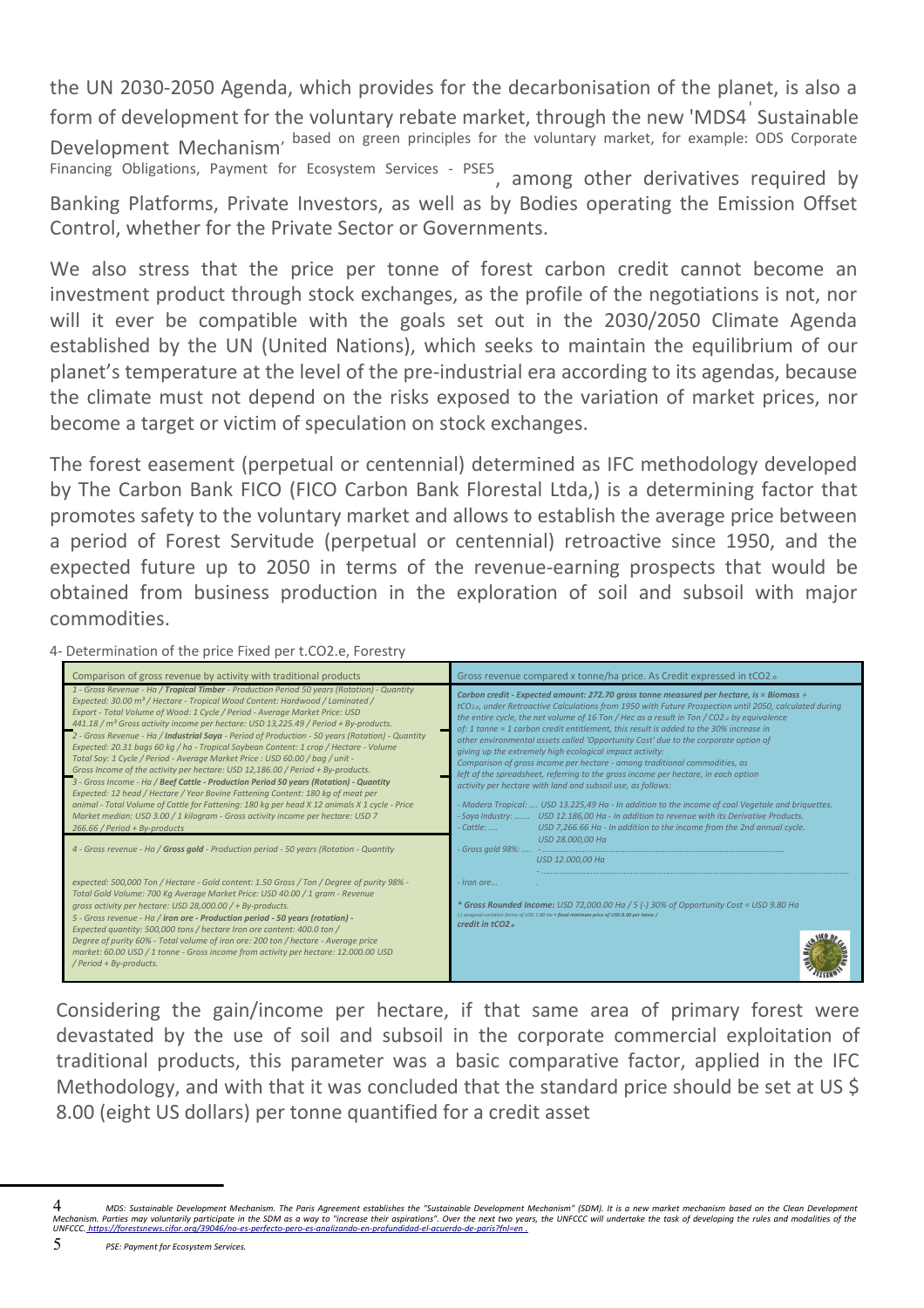measured carbon, and thus, for each carbon credit assetia monetary value of US \$ 8. (eight US dollars) per tonne (tCO2.e) is determined.

In determining the FIXED price, the IFC Methodology was based on the "Corporate Activity Benchmarking" (on the approximate FUTURE average price index, applied by the OTC Market ), used worldwide, for commercial use, in the form of Corporate Values in the voluntary forest carbon market, under a FAIR CONDITION of Intangible Raw Materials, without leaving aside so many other corporate sources that produce GHG neutralisation.

5- Opportunities and New Capital Markets

- a) Escrow Banking Documentary Credit Derivative Issuance.
- b) Concession to Third Parties for Financial Structuring Temporary.
- c) Concession to Third Parties for Emissions Compensation Temporary.
- d) Banking Union to constitute Investment Fund Retail.
- e) Adaptation of the Patrimonial Accounting for Investment in Stock Exchanges.
- f) Others.

## \* Creator of the IFC Methodology.

*Estevão JADANHI Filho CEO - Carbon FICO Bank Florestal Ltda. Institutional Ambassador CIFAL-AR/UNITAR/UN. Comendador - Order JK (Entrepreneur of the Merit Cross). President Jadanhi Filho Institute. President Foreign Investment Company - FICO S/A Brazilian - Passport: GB 560776 BRA Website:<https://ccs.ficoglobal.com/public/>*



## *\*Support*

*1 - Dr. Walter Jose Kirby Founder of the Luciernaga Foundation - Argentina. President of CIFAL - AR/UNITAR/UN. Website: [www.cifal.ar](http://www.cifal.ar/)*

*2 - Professor Silvana G. Castro President of the Embaixada do Clima Institute - Brazil. Observer Member - ICMA [https://embaixadadoclima.com/#embaixada](#page-4-0)*

<span id="page-4-0"></span>